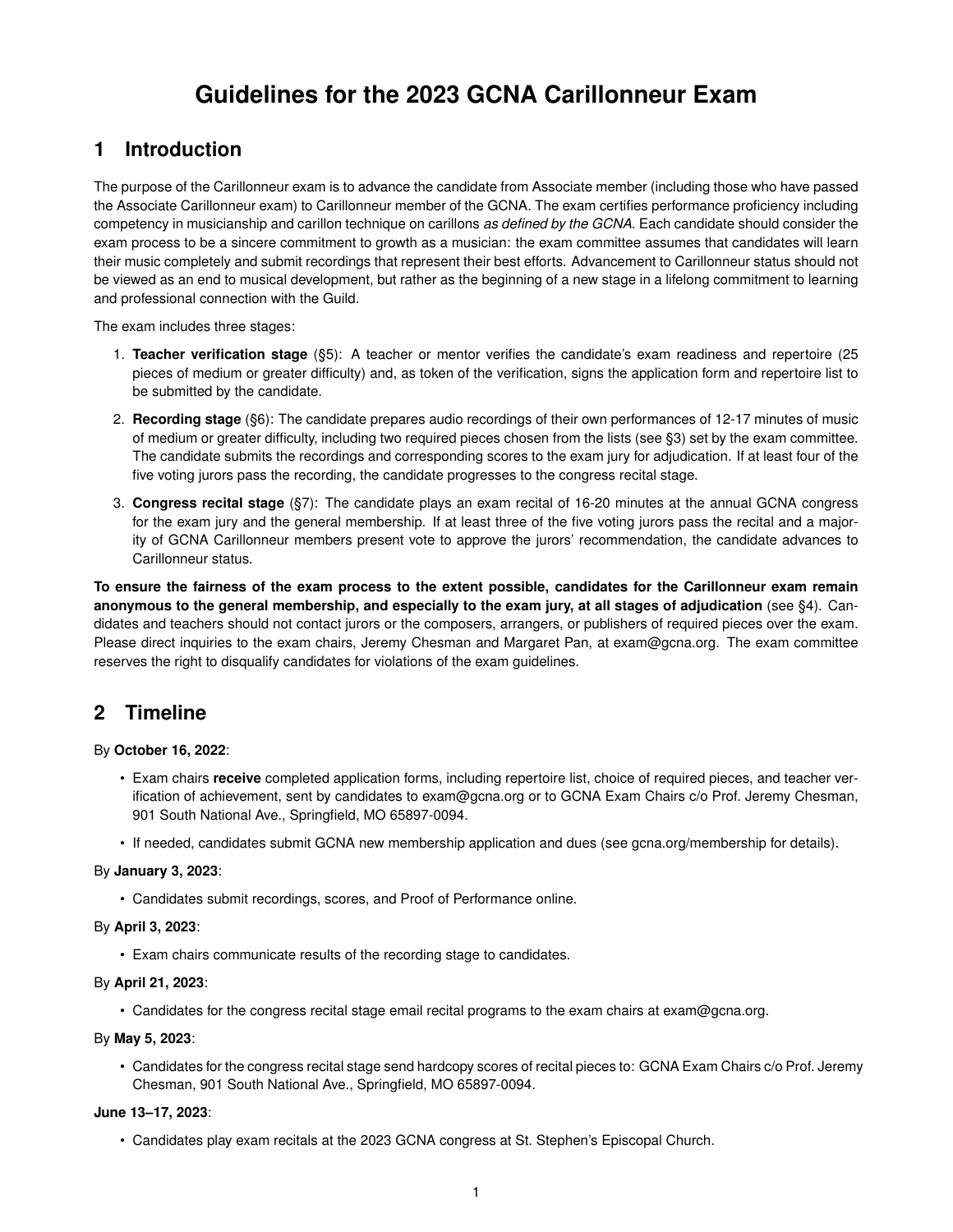# **3 Exam repertoire**

All pieces included in the submitted repertoire list and/or performed during the recording and congress recital stages must be fully scored for carillon solo — at-sight transcriptions and improvisations are not allowed.

For each published work performed, either 1) the candidate must have purchased and personally own a score, or 2) a score must have been purchased by others (university, church, teacher, etc.) and have been made available to the candidate for their use in order to prepare for the exam. Exceptions may be made for out-of-print works; please consult the exam chairs.

For the recording stage, the candidate's submitted recordings must include one "technically difficult" required piece and one "expressive" required piece chosen from the 2023 lists set by the exam committee. These are:

| <b>Technically Difficult:</b>                       |                                            |                         |
|-----------------------------------------------------|--------------------------------------------|-------------------------|
| Reflexies                                           | Jacques Maassen                            | Donemus                 |
| Triskaphobia                                        | Mitchell Stecker                           | <b>GCNA</b>             |
| Allegro from Fantasia I for solo violin (TWV 40:14) | Georg Philipp Telemann, arr. Ronald Barnes | <b>GCNA</b>             |
| <b>Expressive:</b>                                  |                                            |                         |
|                                                     |                                            |                         |
| <b>Wondrous Love</b>                                | Appalachian, arr. Milford Myhre            | <b>GCNA</b>             |
| Invocation                                          | Joey Brink                                 | <b>Sheet Music Plus</b> |

The candidate's required piece choices must be indicated on the exam application. Candidates who advance to the congress recital stage also perform at least one of these chosen required pieces at the exam recital.

The balance of the candidate's submitted repertoire list of 25 pieces should be filled in with pieces of medium or greater difficulty that the candidate can competently play. As a rough guideline, Don Cook's arrangement of "Consolation" from Mendelssohn's *Songs Without Words* (op. 30, no. 3), "Locrian Mode" from *Seven Modal Pieces* by John Courter, and "Vigil" from *Three Short Pieces* by Gary White would be considered on the easier side of the medium difficulty range. A list of required pieces used in previous years is also available for reference at gcna.org/exam-carillonneur. At least half of the pieces on the repertoire list should be original works for carillon; arrangements/transcriptions for carillon may also be included.

Similarly, non-required pieces performed in the recording and congress recital stages must be of medium or greater difficulty. At each of the recording and congress recital stages, the program may include at most one personal arrangement, transcription, or composition by the candidate. If this personal work is an arrangement/transcription of another work not in the public domain, the candidate must provide to the exam chairs a copy of the legal permission to arrange and perform the work.

# **4 Jurors and adjudication**

The seven-member exam jury is appointed annually by the Board of Directors and consists of GCNA Carillonneur Members and/or highly qualified non-Carillonneur members of the GCNA. In each exam year, five jurors are designated "voting jurors" whose marks count towards the official exam results. The remaining two "alternate jurors" also assess performances and provide comments, but their marks are not normally counted in the official results. If for any reason a voting juror becomes unable to adjudicate, an alternate juror takes that voting juror's place. The exam chairs are not jurors.

In adjudication, jurors listen for technical and musical proficiency in the particular context of the carillon. For a list of specific items considered (not all-inclusive), please refer to the sample adjudication form included at the end of this document.

At both the recording and congress recital stages, jurors mark each piece "passing" or "not passing" and give details of their assessments in written comments. The comments are intended to highlight strengths and weaknesses of each performance, offer constructive criticism and ideas for improvement of weak points, and acknowledge and affirm strong points. Decisions by the exam jury are final.

The exam committee takes seriously its responsibility to prevent bias in adjudication. To this end, all participants in the exam process cooperate to ensure voting jurors remain ignorant of candidates' identities. The exam chairs and, at the congress recital stage, the congress host(s) know the candidates' identities for administrative purposes; they will not reveal this information to others. Jurors will take reasonable steps to avoid discovering candidates' identities, including actively reminding conversation partners about exam anonymity and/or withdrawing from discussions where identifying information is likely to be aired. A juror who knows the identity of any candidate must inform the exam chairs, who will reassign alternate jurors as needed to ensure impartiality in exam results.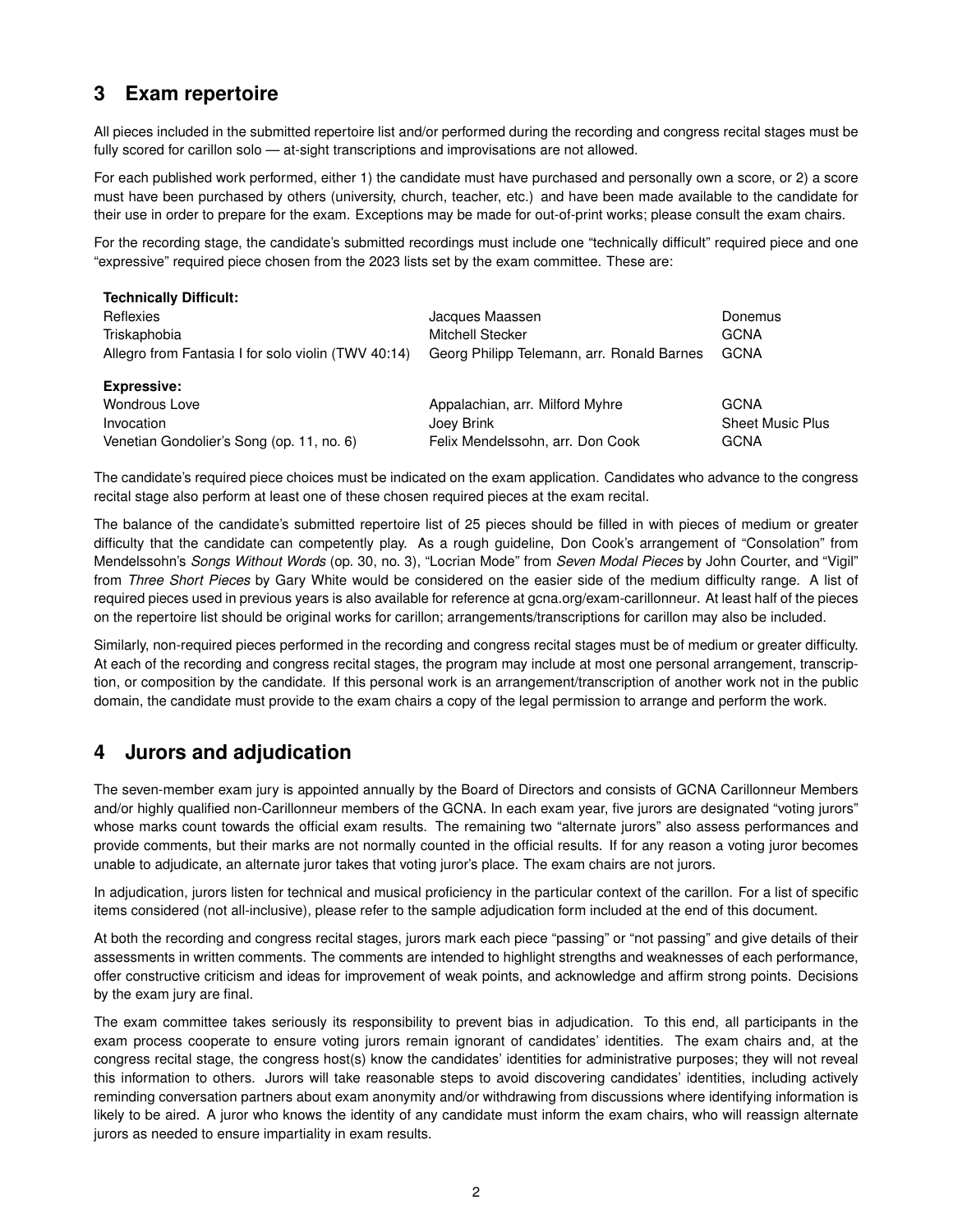Candidates likewise are expected to make every effort to avoid directly or indirectly communicating their candidacy to jurors. (We understand this may occasionally be impossible, e.g. if a candidate is a juror's student or shares a tower with a juror.) While some candidates may choose to tell a few friends or colleagues for support during the exam process, they are strongly advised to limit this to a small, trusted circle of people who will exercise great discretion. If too many jurors even inadvertently discover a person's candidacy and must recuse themselves from that candidate's voting slate, a shortage of impartial jurors may force the candidate's disqualification from that year's exam.

# **5 Teacher/mentor verification stage**

#### **5.1 Teacher/mentor signatures**

The first stage in the exam process is verification of the candidate's performance proficiency by a carillon teacher or mentor. This teacher should either have passed the GCNA Carillonneur exam in a prior year or have graduated from a recognized carillon school. In addition to providing guidance on carillon performance and/or general musicianship, the teacher should acquaint the candidate with the purpose, goals and activities of the GCNA.

The teacher communicates verification via signatures in two places in the exam application. The first signature, at the bottom of the application form, indicates that the candidate has received instruction in carillon performance; that the teacher approves the student for the examination process; and that the teacher has assesed the student's performance to be at or above the level of the exam requirements. The second signature indicates that the candidate can competently perform each work on their submitted repertoire list (see §3).

In special circumstances, based on the educational history and accomplishments of the candidate, and at the discretion of the exam chairs, the requirement for signatures on the application form may be waived.

#### **5.2 Application and fee submission**

Application forms are available at gcna.org/exam-carillonneur.

To apply for the exam, candidates must be members of the GCNA in good standing (dues payments up to date) on October 16, 2022. New membership applications, including membership dues, must be emailed or postmarked by this date; see gcna.org/membership for details. (Note, however, that candidates should *not* communicate their candidacy for the exam to the GCNA Corresponding Secretary or Treasurer in this process.)

Electronic submission of completed applications and fees is preferred. Electronic application forms must be emailed to exam@gcna.org on or before **October 16, 2022**. The exam chairs will reply via email with the candidate's assigned number, to be used in submitting materials during the recording stage. To pay the application fee of US\$40 via PayPal, the candidate should enter this number in the space provided at gcna.org/exam-carillonneur.

Hardcopy applications must be **received** (mail to GCNA Exam Chairs c/o Prof. Jeremy Chesman, 901 South National Ave., Springfield, MO 65897-0094) on or before **October 16, 2022**, and a check for US\$40 payable to "The GCNA" should be mailed together with the application. If sending hardcopy applications/payments, please do not use certified, registered, or insured mail, or any other method that requires a signature. The exam chairs will send a candidate number with their acknowledgment of receipt of the application.

Candidates who have special needs may submit a written request to the exam chairs for accommodations. Requests made by October 16, 2022 will be considered individually by the GCNA President and the exam chairs.

# **6 Recording stage**

#### **6.1 Preparation of recordings and scores**

In this second stage of the exam, each candidate prepares digital audio recordings of their performances on a traditional carillon as defined by the GCNA. The recordings must include the two selected required pieces and additional works of medium or greater difficulty, together totaling 12-17 minutes of playing time. The additional works may be on the candidate's submitted repertoire list or not, as the candidate prefers. Again, at-sight transcriptions and improvisations are not allowed; however, one composition or arrangement by the performer may be included.

As the recordings are the only means of acquainting the jurors with the candidate's performance ability, the quality of the performances and recordings are of prime importance. Candidates are urged to take the time to experiment with their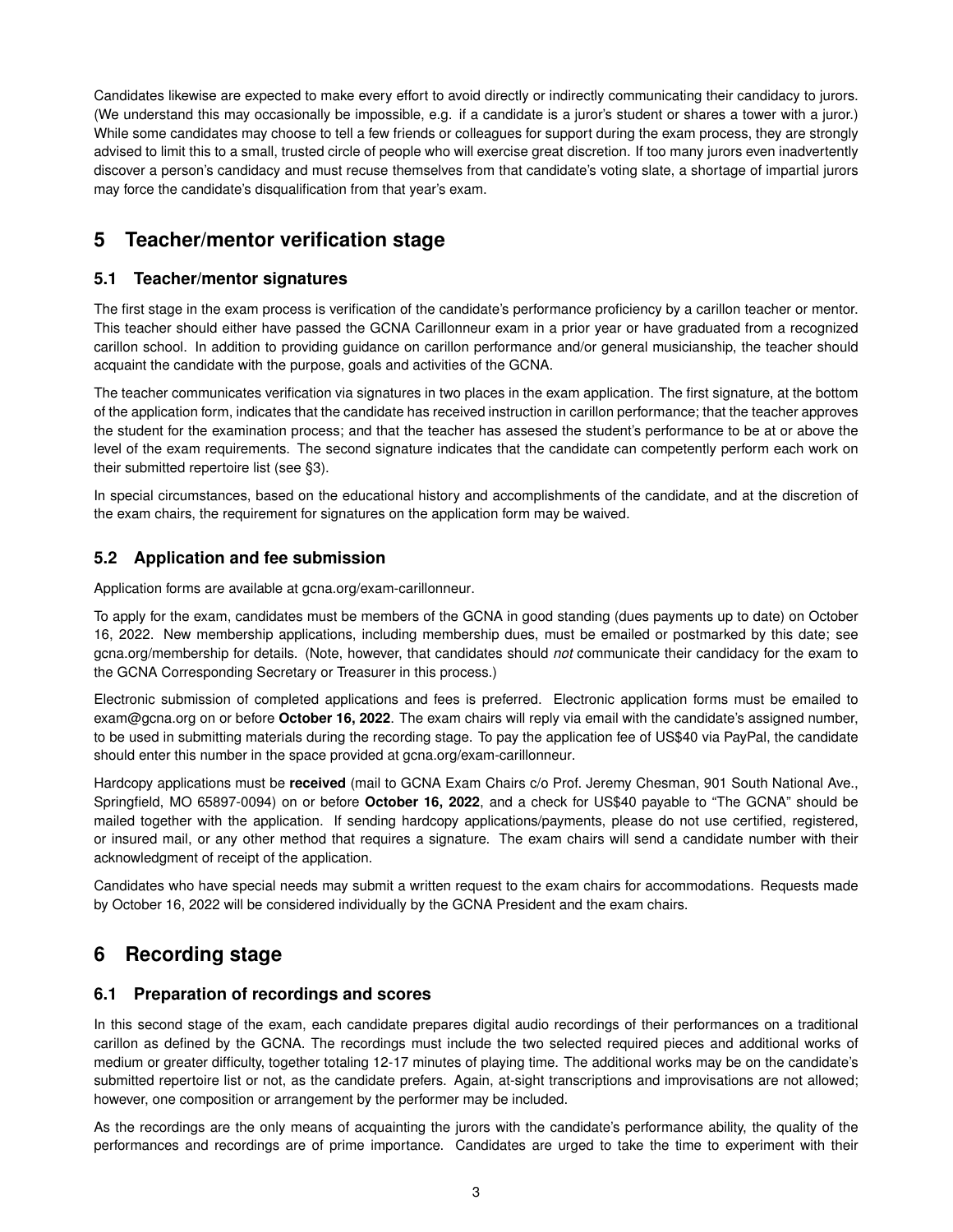recording equipment, make test recordings, and *listen* to the results to ensure each performance is faithfully reproduced. A poor quality recording could result in disqualification. Special attention should be paid to ensure the recording accurately captures the *dynamic range* of the carillon and the playing, from pianissimo to fortissimo. In particular, the gain control of some recording equipment intentionally restricts the dynamic range of the recorded sound; candidates should make sure this feature (if present) is turned off.

**Each piece must be recorded without editing** and all recordings must be of performances of the candidate alone. To certify this, a signed Proof of Performance form, available at gcna.org/exam-carillonneur, must be submitted with the recordings.

For the jurors' reference, the candidate submits scanned PDF copies of all scores performed. Each piece should be scanned as a separate file and incorporate the watermark template at gcna.org/exam-carillonneur. Measures must be numbered at the beginning of each line. Score files should not contain any markings that might identify the candidate (e.g. personal names, institution name). Interpretive changes to the score(s) or other explanatory notes may be submitted in a separate file. Jurors will consider such interpretative changes but are not bound to agree with them.

#### **6.2 Submission of materials**

Each candidate should submit a separate audio file and score file for each piece, with file names of the form

[year] [candidate number].[piece name].[file type],

e.g. 2022 03.toccata festevole.wav, 2022 03.toccata festevole.pdf. Here [candidate number] is the candidate's number assigned upon receipt of the exam application (see §5.2) and [file type] is the file type extension, e.g. wav, .mp3 for audio files and .pdf for scores. No identifying information other than the candidate number should appear in the file names.

Candidates submit materials for the recording stage by uploading audio files, PDF scores, and Proof of Performance to a dedicated Dropbox directory. Candidates will also be asked to provide a program listing of their recorded pieces via a web form. Further details will be communicated to candidates closer to the due date of **January 3, 2023**.

#### **6.3 Adjudication of recordings**

While evaluating recordings, jurors assume the recorded performances are representative of the candidate's *best* work on a familiar instrument. For a candidate to receive an overall "pass" mark from a juror, both required pieces must receive passing marks. If one or more non-required pieces do not pass, it is at the juror's discretion whether to pass the recording overall. A candidate must receive overall "pass" marks from four of the five voting jurors to progress to the congress recital stage.

Jurors mark recordings individually, without communication amongst themselves. However, if, after receiving all of the jurors' adjudications, the exam chairs find that any candidates have failed by a score of two or three failing votes out of the five voting jurors, the chairs call for a juror review. All the filled adjudication forms for these candidates are shared among the jurors for review, and discussion follows via teleconference. Jurors may then opt to revise their marks for these candidates only and resubmit their adjudication forms to the exam chairs, who will re-tabulate the revised marks for the final results.

The exam chairs email candidates with their recording stage results by April 3, 2023.

# **7 Congress recital stage**

Candidates who pass the recording stage are invited to play an exam recital at the 2023 GCNA congress at St. Stephen's Episcopal Church in Cohasset, MA. Details of the exam instrument are as follows.

| Official name       | The Cohasset Carillon                                 |
|---------------------|-------------------------------------------------------|
| Location            | 16 Highland Avenue, Cohasset, MA                      |
| Founder             | Gillett & Johnston, 1924/1925/1928; Taylor, 1990      |
| Range/transposition | 57 bells, bourdon G in the bass octave, concert pitch |
| Manual compass      | G to E, 57 notes                                      |
| Pedal compass       | G to C, 29 notes (low G sharp missing)                |
| Playing keyboard    | North American standard                               |
| Practice keyboard   | Identical to playing keyboard                         |
| Tower access        | 48 stairs to playing cabin                            |
| Audio in cabin      | Microphones/speaker system                            |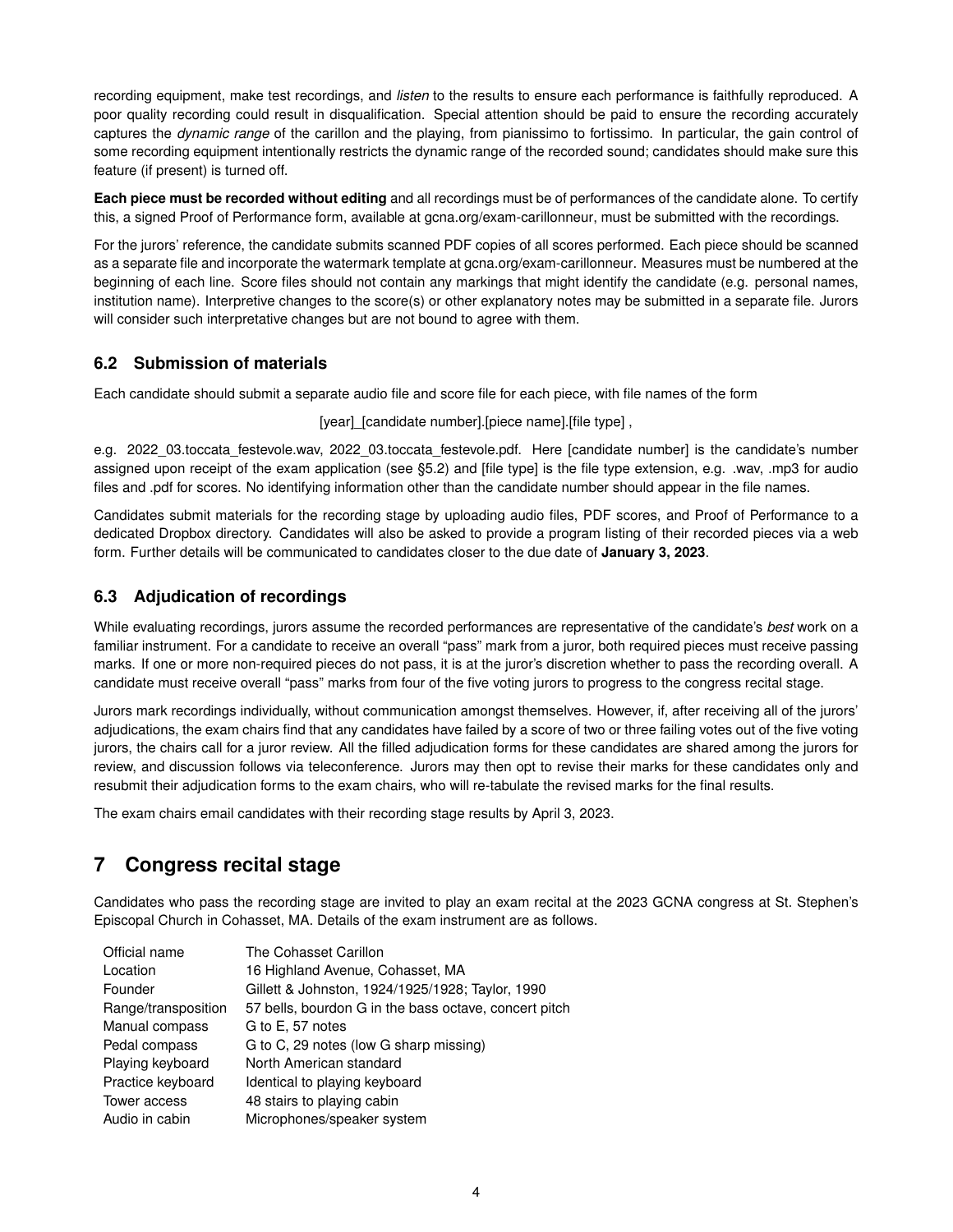### **7.1 Congress recital program**

By majority vote, the exam jury chooses one of the candidate's two required pieces and one piece from the candidate's submitted repertoire list to be included in the exam recital. The exam chairs list the jury's chosen works in their email informing the candidate of their successful recording stage results. As in the recording stage, the candidate completes their program with other pieces of medium or greater difficulty. While new music different from that used in the recording stage may be included, it is suggested that the recording stage and congress recital programs be similar to maintain continuity through the progression of exam stages. As before, at-sight transcriptions and improvisations are not allowed, but one composition or arrangement by the performer may be included. The total program length, including 1-minute intervals between pieces, should be 16-20 minutes. Lengths of intervals between movements of a suite are up to the candidate but may not exceed 1 minute.

If the candidate accepts the invitation to play an exam recital, they must communicate their acceptance and recital program to the exam chairs via exam@gcna.org by **April 21, 2023**. The recital program should be a PDF, text, or Word document and should include full piece or suite titles, opus numbers, movement titles, complete first and last names of composers and/or arrangers, and publishers. It should not include any identifying information about the candidate *except* for the candidate number.

Also, eight clear and legible photocopies (8.5"×11" format) of each piece of music for the exam recital must be **received** (mail to GCNA Exam Chairs c/o Prof. Jeremy Chesman, 901 South National Ave., Springfield, MO 65897-0094) by **May 5, 2023**. Score copies must be full size (half-size copies are not permitted), and measure numbers must be included at the beginning of each line. Scores should be duplicated on the watermark template at gcna.org/exam-carillonneur and collated into eight packets with pieces arranged in the order of the recital program. Pages of an individual piece should be stapled together, but pieces in a packet should not be stapled to one another. Score files should not contain any markings that might identify the candidate (e.g. personal names, institution name).

#### **7.2 At the congress**

Candidates are responsible for their own congress registration, housing, and transportation and are encouraged to participate fully in the congress. However, candidates should avoid discussing their candidacy with the general membership and (especially) members of the exam jury.

During the congress, each candidate is allotted one hour of practice time that they may divide as they wish between the practice instrument and the carillon. Congress hosts coordinate practice schedules directly with the candidates. If a candidate arrives before the official start of the congress, it is at the host's discretion whether to allow the candidate extra practice time. No one will be permitted in the tower with the candidate before or during their exam recital.

Further details of congress and exam recital procedures will be communicated as the congress approaches.

#### **7.3 Adjudication of the exam recital and Carillonneur designation**

For an exam recital to receive an overall "pass" mark from a juror, the required piece chosen by the jury must receive a passing mark. If the repertoire piece chosen by the jury or any non-required piece performed does not pass, it is at the juror's discretion whether the recital passes overall. A candidate must receive overall "pass" marks from three of the five voting jurors to be recommended by the jury to the general membership for Carillonneur status.

At the first scheduled business meeting after the exam jury approves an exam recital, the Carillonneur members present vote on whether to accept the jury's recommendation. Candidates accepted by a simple majority advance to Carillonneur status. Decisions by the Carillonneur membership are final.

*On behalf of the Carillonneur exam committee, the Board of Directors, and the GCNA membership, we wish you every success as you prepare for and progress through the exam process. If you have any questions, please do not hesitate to contact us.*

Jeremy Chesman and Margaret Pan, exam chairs exam@gcna.org